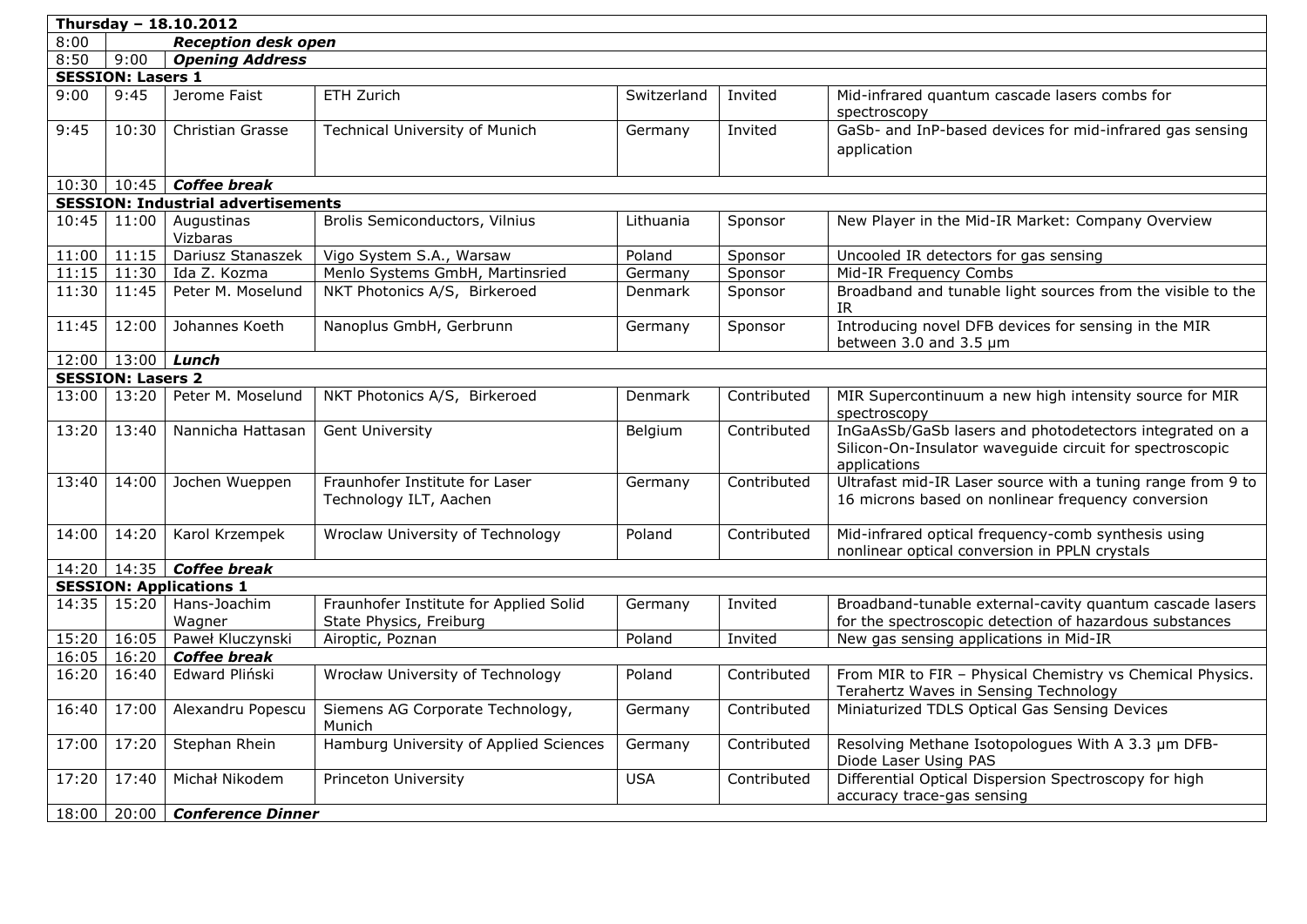|                          | Friday - 19.10.2012       |                     |                                              |            |             |                                                                                                                                              |  |  |
|--------------------------|---------------------------|---------------------|----------------------------------------------|------------|-------------|----------------------------------------------------------------------------------------------------------------------------------------------|--|--|
| <b>SESSION: Lasers 3</b> |                           |                     |                                              |            |             |                                                                                                                                              |  |  |
| 9:00                     | 9:45                      | Manijeh<br>Razeghi  | Northwestern University                      | <b>USA</b> | Invited     | Recent progress in Mid-infrared Laser Sources at Center for<br>Quantum Devices, Northwestern University                                      |  |  |
| 9:45                     | 10:30                     | Joshua Abell        | Naval Research Laboratory,<br>Washington, DC | <b>USA</b> | Invited     | Single-Mode Interband Cascade Lasers for Chemical Sensing                                                                                    |  |  |
| 10:30                    | 10:50                     | <b>Coffee break</b> |                                              |            |             |                                                                                                                                              |  |  |
| 10:50                    | 11:10                     | Robert Weih         | University of Würzburg                       | Germany    | Contributed | Interband cascade lasers with low threshold current densities                                                                                |  |  |
| 11:10                    | 11:30                     | <b>Harald Moser</b> | Vienna University of Technology              | Austria    | Contributed | Time-resolved spectral behavior of ring cavity surface emitting<br>QCLs (RCSE-QCLs)                                                          |  |  |
| 11:30                    | 11:50                     | Kamil Kosiel        | Institute of Electron Technology,<br>Warsaw  | Poland     | Contributed | High power GaAs/AlGaAs quantum cascade lasers                                                                                                |  |  |
| 11:50                    | 12:10                     | Marc Fischer        | nanoplus GmbH, Gerbrunn                      | Germany    | Contributed | Specialized GaSb based laser sources for sensing:<br>Devices offering an extended tuning range<br>and devices with high optical output power |  |  |
| 12:10                    | 13:10                     | Lunch               |                                              |            |             |                                                                                                                                              |  |  |
|                          | <b>SESSION: Materials</b> |                     |                                              |            |             |                                                                                                                                              |  |  |
| 13:10                    | 13:55                     | Grzegorz Sęk        | Wroclaw University of Technology             | Poland     | Invited     | GaSb-based structures for mid-infrared emitting lasers: optical<br>study                                                                     |  |  |
| 13:55                    | 14:15                     | Qiandong<br>Zhuang  | Lancaster University                         | <b>UK</b>  | Contributed | Dilute nitride InAsN multi-quantum wells on metamorphic<br>buffer layer on InP for<br>mid-infrared optoelectronics                           |  |  |
| 14:15                    | 14:35                     | Marcin Motyka       | Wroclaw University of Technology             | Poland     | Contributed | Developments in Fourier-transform-based optical<br>characterization of mid to far infrared semiconductor materials                           |  |  |
| 14:35                    | 14:55                     | Filip Janiak        | Wroclaw University of Technology             | Poland     | Contributed | Optical properties of InGaAsSb/InAs solid solution<br>heterostructures grown by liquid phase epitaxy                                         |  |  |
| 14:55                    | 15:10                     | <b>Coffee break</b> |                                              |            |             |                                                                                                                                              |  |  |
|                          | <b>SESSION: Lasers 4</b>  |                     |                                              |            |             |                                                                                                                                              |  |  |
| 15:10                    | 15.55                     | Rui Q. Yang         | University of Oklahoma                       | <b>USA</b> | Invited     | InAs-based interband cascade lasers                                                                                                          |  |  |
| 15:55                    | 16:40                     | Dorian<br>Sanchez   | University of Montpellier 2                  | France     | Invited     | Single mode cw operation of monolithic GaSb-VCSELs                                                                                           |  |  |
| 16:40                    | 17:00                     | Peter Fuchs         | nanoplus GmbH, Gerbrunn                      | Germany    | Contributed | Single mode quantum cascade lasers<br>with shallow-etched distributed Bragg reflector                                                        |  |  |
| 17:00                    | 17:20                     | Matthias<br>Dallner | University of Würzburg                       | Germany    | Contributed | InAs-based Interband-Cascade-Lasers for emission<br>around 6 µm                                                                              |  |  |
| 17:20                    | 17:40                     | Łukasz Sójka        | Wroclaw University of Technology             | Poland     | Contributed | Mid infrared fiber lasers                                                                                                                    |  |  |